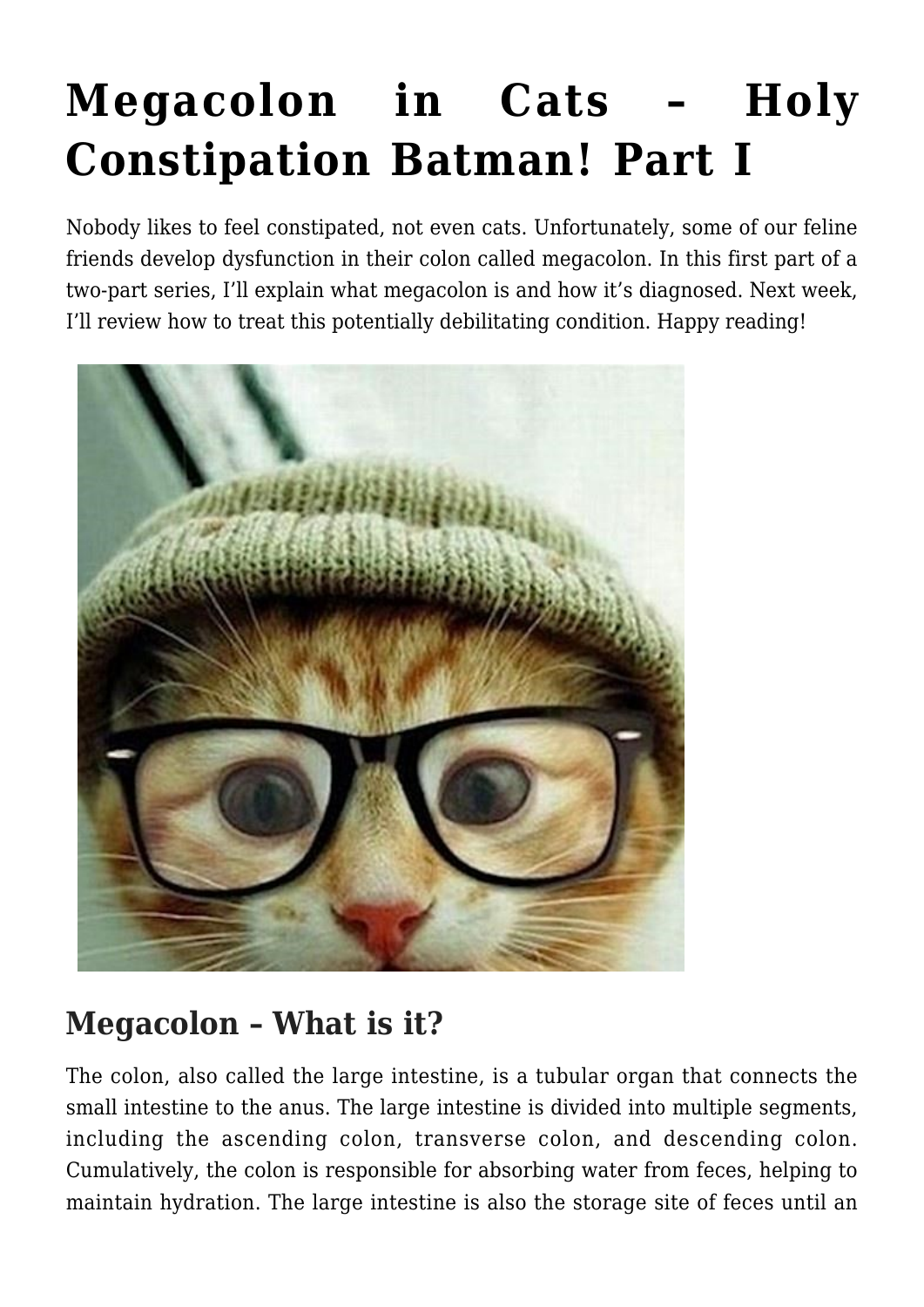#### animal defecates.



Cats with megacolon cannot contract their colon properly. A type of muscle called smooth muscle in the large intestine simply doesn't respond to normal signals. As such, the colon becomes a tube with little-to-no tone. It dilates markedly, and cats have considerable difficulty defecating. Affected cats are certainly constipated, and we often refer to them as being obstipated. Obstipation is the term to describe severe constipation with permanent loss of colonic motility. When the colon of an obstipated cat dilates or the wall of the colon thickens (called hypertrophy), the condition is then referred to as megacolon.

### **Megacolon – How is it diagnosed?**

Cats of any pedigree, age, and sex may develop megacolon. Certain middle-aged cats are over-represented:

- Domestic shorthaired
- Domestic longhaired
- Siamese



Pet parents typically report their affected cats defecate abnormally. Cats don't defecate as often as usual. They don't defecate a normal volume of feces. The feces tend to be large, hardened, and desiccated, but chronically affected felines may have intermittent episodes of feces with fresh blood (called hematochezia)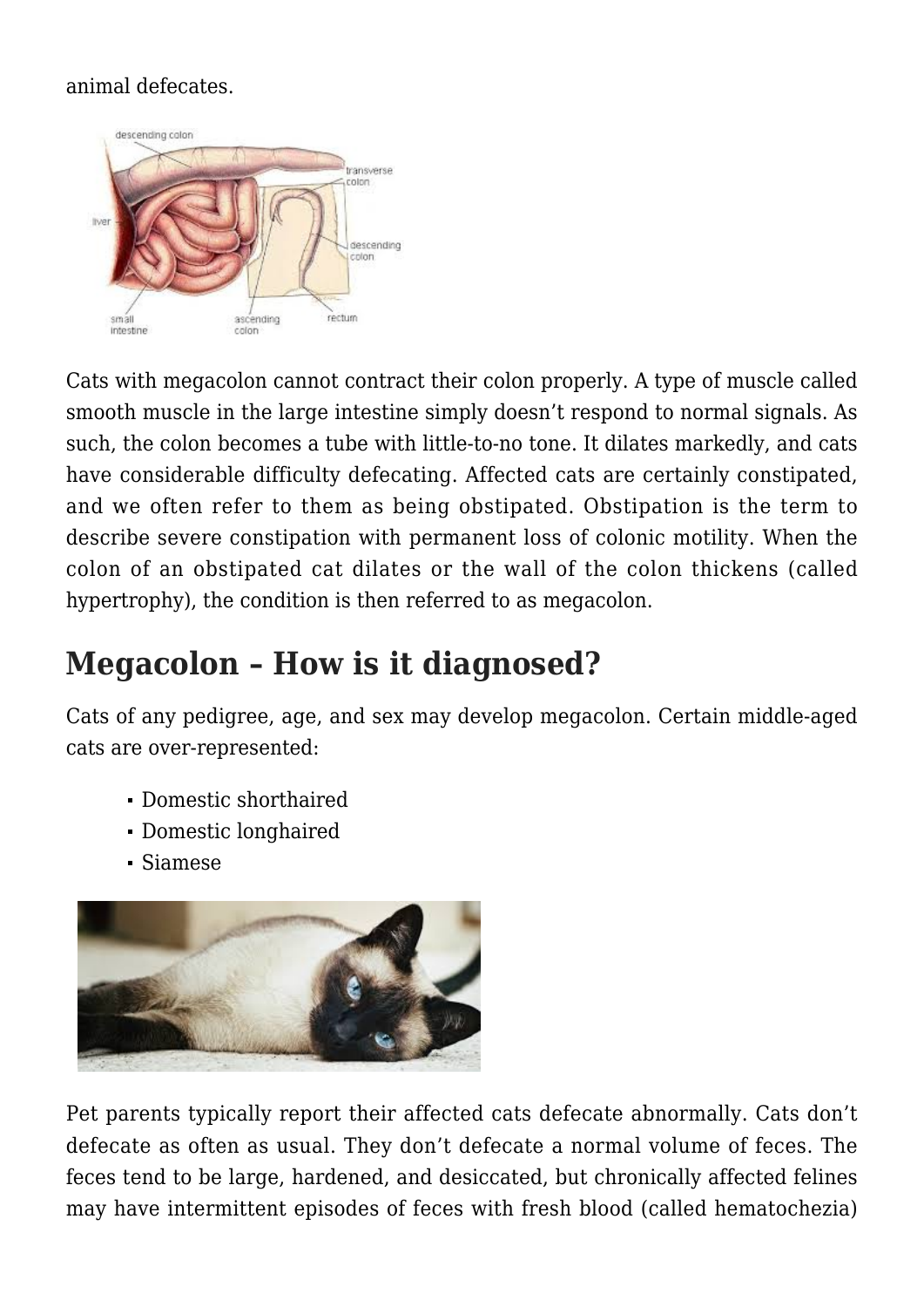and diarrhea. Cats vocalize and cry while defecating, indicating they are in pain. Some cats vomit and stop eating.

To definitively diagnose megacolon in cats, a veterinarian must eliminate from possibility other health conditions that could cause constipation and obstipation, including:

- Pelvic deformities
- Foreign bodies in the colon
- Strictures in the colon
- Hypothyroidism
- Tumors in the colon
- Low blood potassium
- Elevated blood calcium
- Spinal cord disorders
- Dehydration
- Kidney disease
- Drug side effects (i.e.: narcotics, etc.)
- Nerve disorders (i.e.: dysautonomia, aglangionosis)

Ruling out these other disorders requires a thorough approach by a veterinarian. Physical examination can identify abnormalities like masses and strictures in the rectum. Non-invasive blood and urine tests help rule out metabolic abnormalities. Radiography/x-rays may reveal pelvic abnormalities.



A radiograph/x-ray of a cat with megacolon